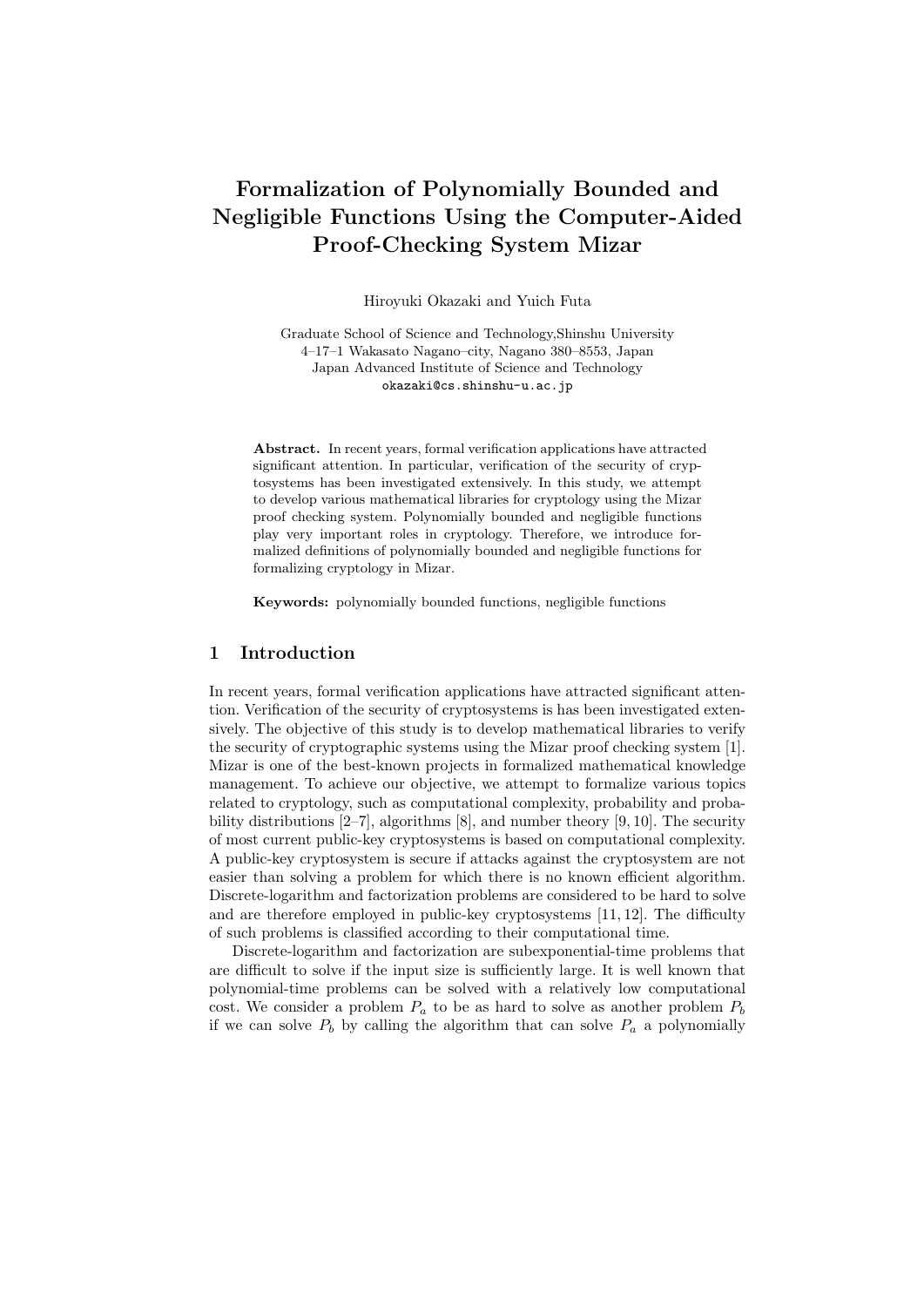bounded number of times. We are interested in the formalization of computational complexities. Polynomially bounded functions play an important role in practical computational complexity theory. The class P is a fundamental computational complexity class that contains all polynomial-time decision problems [13]. It takes a polynomially bounded amount of computation time to solve polynomial-time decision problems using a deterministic Turing machine. Therefore, we formalize a rigorous definition of polynomially bounded functions.

To analyze the security of cryptographic primitives such as symmetric encryption or hash functions as well as that of cryptographic protocols, we evaluate the success probability of any attack against them. In general, a cryptosystem is secure if the probability of any attack succeeding against the cryptosystem is negligible. Therefore, we formalize a rigorous definition of the negligible functions [14]. Both polynomially bounded and negligible functions are described by the behavior of polynomials. Polynomially bounded functions do not increase faster than polynomials themselves, and negligible functions do not decrease slower than the multiplicative inverse of polynomials. There are interesting relationships between polynomially bounded and negligible functions.

In this paper, we first introduce our formalized definition of polynomially bounded functions. Next, we formalize the definition of negligible functions and prove that the set of negligible functions is a subset of the set of polynomially bounded functions. Moreover, we introduce an equivalence relationship between polynomially bounded functions using negligible functions. All formalized definitions and theorems in this paper are described in the Mizar language, and their proofs are verified by the Mizar proof checker. Our formal descriptions have been stored in the current version of the Mizar Mathematical Library (MML)*<sup>⋆</sup>* and are available online on the Mizar Project official website [1].

### **1.1 Our contribution**

Asymptotic notations allow us to describe the behavior of given real-valued functions. In particular, O notation is often used to analyze the increase in realvalued functions and to classify the computational complexity of solving the given problems. Fortunately, there are formal definitions and theorems regarding asymptotic notation in the MML. Therefore, we can use these definitions to offer a formalized definition of polynomially bounded functions that do not increase faster than polynomials. We then formalize some theorems regarding polynomially bounded functions. Next, we formalize the definition of negligible functions that do not decrease slower than the multiplicative inverses of polynomials and formalize some theorems about them. It is well known that linear combinations of polynomially bounded functions are also polynomially bounded and that those of negligible functions are also negligible. These facts are very useful for evaluating computational complexity and for proving the security of cryptosystems. Thus, we formalize proofs for these theorems. Specifically, we

<sup>&</sup>lt;sup>\*</sup> Indexed by the MML identifiers ASYMPT<sub>-2</sub>[15] and ASYMPT<sub>-3</sub>[16], for Mizar version: 8.1.04 5.32.1246 or later.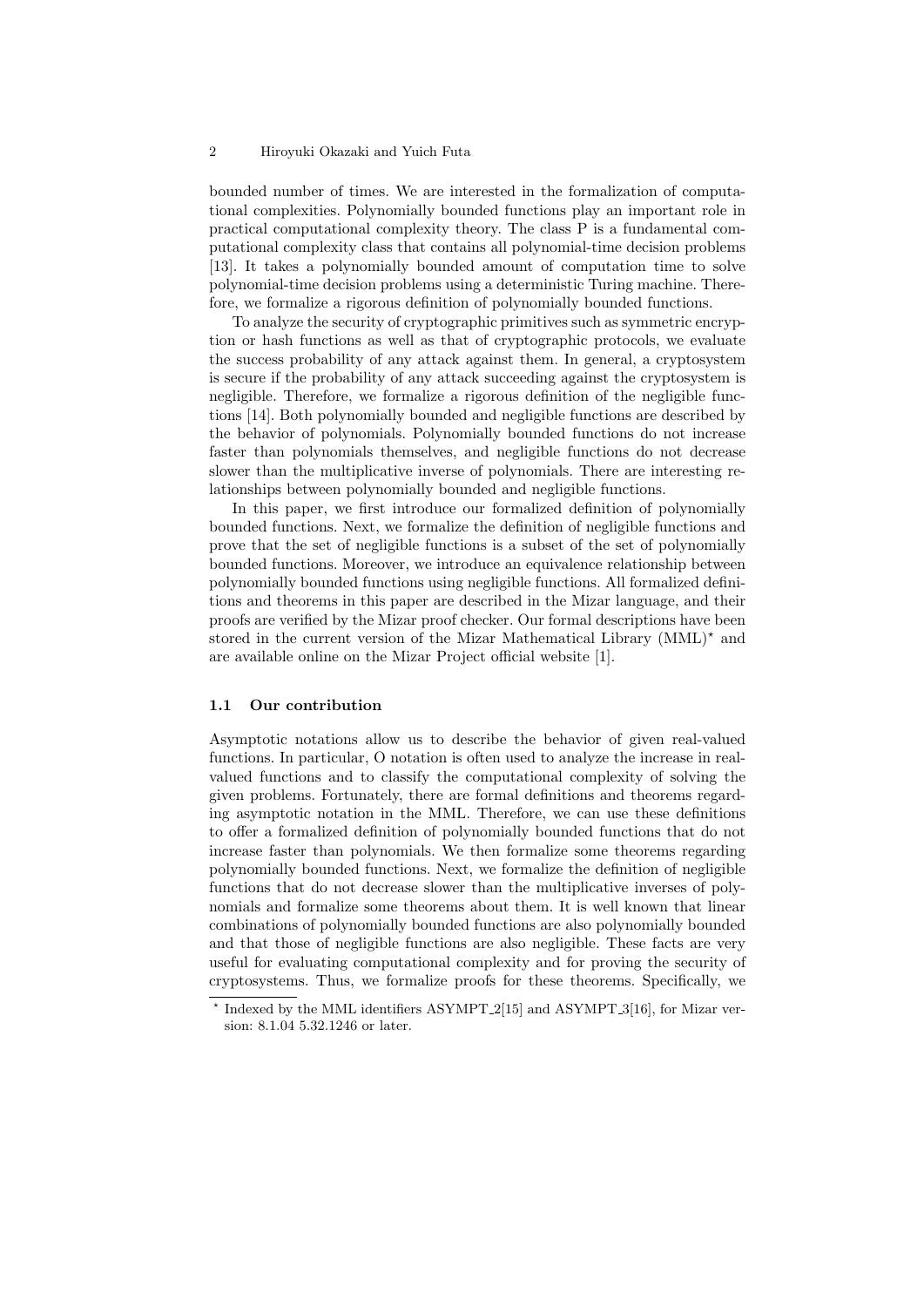formalize the algebraic structure of polynomially bounded functions. We then introduce an equivalence between the elements of the algebra of polynomially bounded functions using negligible functions.

### **2 Mizar**

Mizar [1] is one of the best-known projects in formalized mathematical knowledge management. The Mizar system comprises the Mizar language, an automated proof verifier, and mathematical libraries. The Mizar language normally uses first-order predicate logic; however, it can use second-order predicate logic with conditions.

# **3 Preparation**

#### **3.1 Asymptotic notation**

In this section, we briefly review the asymptotic  $O$  notation and introduce related formal definitions available in the MML. For our purposes (i.e., computer science and cryptology) it is sufficient to analyze the behavior of discrete functions. In fact, asymptotic notation in the MML is formalized on sequences, which are synonymous with functions whose domains comprise natural numbers.

**Definition:** 1 *Let*  $f(\cdot)$  *and*  $g(\cdot)$  *be functions from*  $\mathbb N$  *to*  $\mathbb R$ *.*  $g(\cdot) \in \mathcal O(f(\cdot))$  *iff*  $\exists N$ *is a natural number and c is a real number s.t.,*  $\forall n \text{ s.t. } N \leq n \text{ holds } 0 \leq g(n) \leq$  $c \cdot f(n)$ .

The  $\mathcal O$  notation is defined in Mizar as follows:

```
Definition: 2 (ASYMPT_0:def 9)
definition
let f be
    eventually-nonnegative Real_Sequence;
func Big Oh(f) -> FUNCTION DOMAIN of NAT, REAL
equals
{ t where t is Element of Funcs(NAT, REAL)
  : ex c,N st c > 0 &
 for n st n >= N holds t.n <= c*f.n &
  t.n \ge 0;
end;
```
In Mizar, Real Sequence is an alias for a function from  $\mathbb N$  to  $\mathbb R$  and "eventuallynonnegative" is an attribute for Real Sequence and is defined as follows:

```
Definition: 3 (ASYMPT_0:def 2)
definition
  let f be Real_Sequence;
  attr f is eventually-nonnegative means
```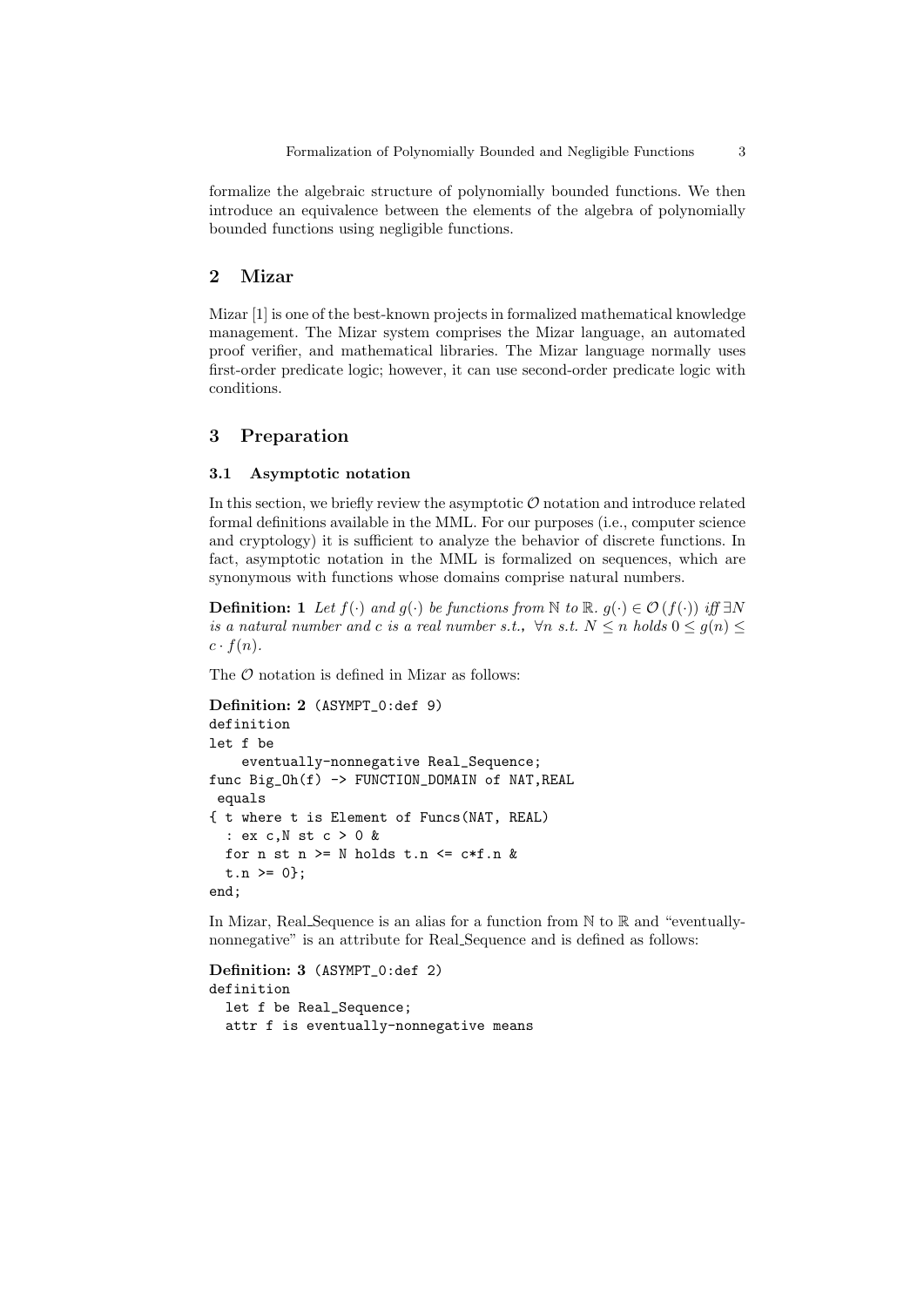```
ex N being Nat st for n being Nat
  st n \geq N holds f.n \geq 0;
end;
```
The sequence of the monomial  $f(n) = n^a$  is defined in Mizar as follows:

```
Definition: 4 (ASYMPT_1:def 3)
definition
  let a be Real;
  func seq_n^(a) -> Real_Sequence means
  it.0 = 0 &
  for n st n > 0 holds
    it.n = n to_power a;
end;
```
The sequence of the exponential  $a^{b \cdot n+c}$ , where a, b, and c are given constant real numbers, is defined in Mizar as follows:

```
Definition: 5 (ASYMPT_1:def 1)
definition
  let a,b,c be Real;
  func seq_a^(a,b,c) -> Real_Sequence means
  it.n = a to_power (b*n+c);
end;
```
Note that for a given real number *x*,  $f(n) = x^n$  is represented as "seq<sub>-</sub>a<sup> $\hat{ }$ </sup>(x,1,0)" in Mizar.

## **3.2 Polynomially bounded functions**

In this section, we briefly review polynomially bounded functions.

**Definition: 6** *A real valued function,*  $f(\cdot)$ *, is polynomially bounded if there exists a natural number, k, such that*

$$
f(x) \in \mathcal{O}\left(x^k\right)
$$

### **3.3 Negligible functions**

In this section, we briefly review negligible functions[14].

**Definition: 7** *Let*  $\mu$ (*·*) *be a function from* N *to* R*.*  $\mu$ (*·*) *is a* (negligible function) *iff for all polynomial p*(*·*) *holds ∃N be a natural number s.t.*,*∀n be a natural number s.t.*  $N \leq n$  *holds* 

$$
\mu(n)<\frac{1}{|p(n)|}
$$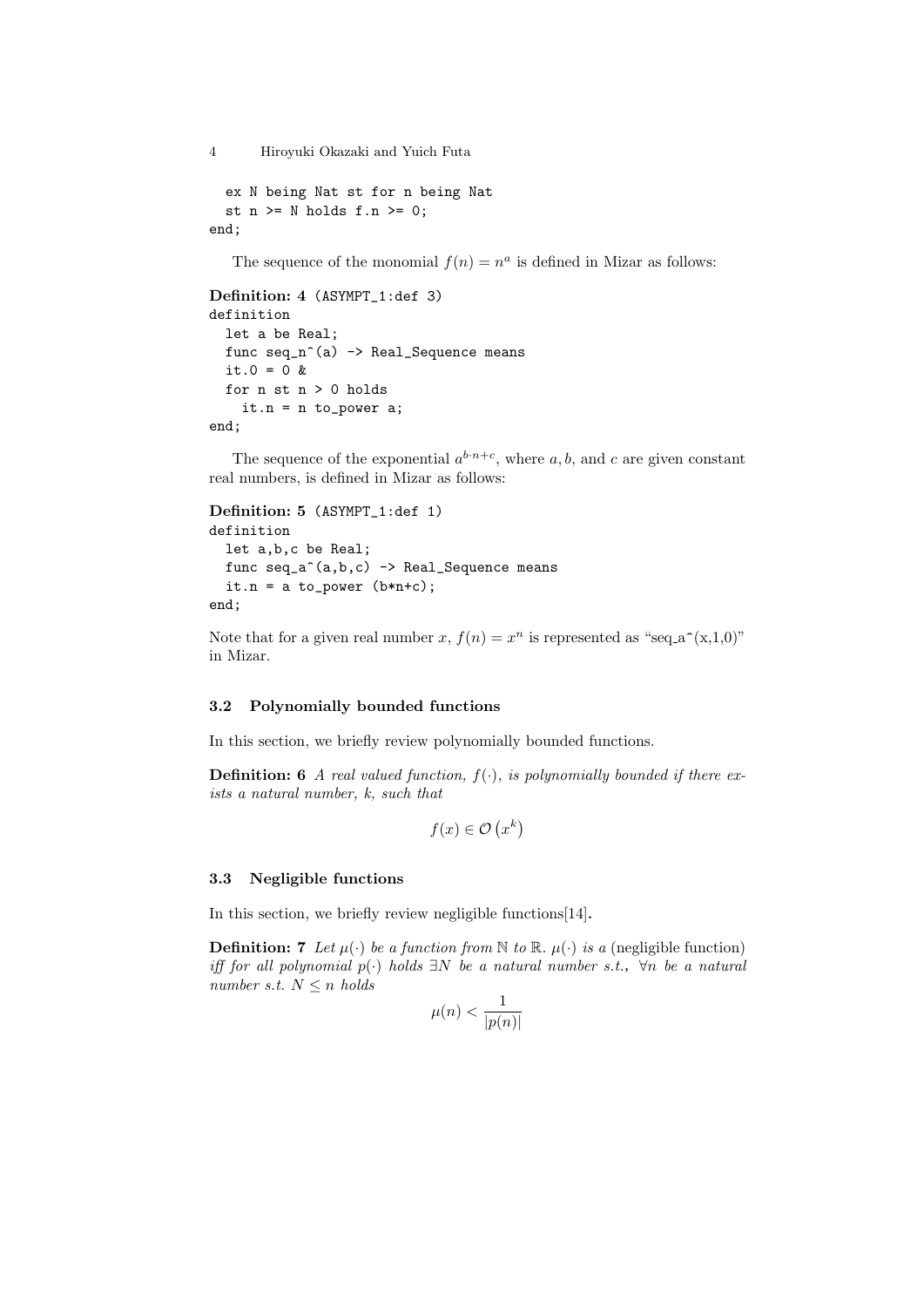# **4 Formalization of polynomially bounded functions and polynomial functions**

In this section, we introduce our formal definitions of polynomially bounded functions and polynomial functions.

#### **4.1 Formalized definition of polynomially bounded functions**

We propose a formal definition of polynomially bounded functions as follows:

```
Definition: 8 (ASYMPT_2:def 1)
definition
  let p be Real_Sequence;
  attr p is polynomially-bounded means
  ex k be Nat st
    p in Big_Oh(seq_n^(k));
end;
```
This definition may appear very similar to Def. 6 but is only a formalization of an attribute for real sequences. In the Mizar language, attributes are constructors of adjectives. We can define an attribute followed by the keyword "attr". Def. 6 gives only a definition of an attribute for real-valued functions. However, formal methods never accept the declaration of new objects without an evidence of their existence in order to eliminate any errors in proofs. In the Mizar system, there are several ways to treat polynomially bounded functions. One is to prove that declared real sequences satisfy the definition of being polynomially bounded. Another way is to prove the existence of polynomially bonded functions and to define a new mode for polynomially bounded sequences as a sub mode of a "Real Sequence". It should be noted that in the Mizar language, "mode" is similar to "type" used in other languages. Furthermore, all modes are derived from the mode "set" because the Mizar system is based on the set theory. The third option is to define a set of specific functions and their algebraic structure as new terms. We will show an example of the third case in Sec. 6.

Let us now introduce some theorems about polynomially bounded functions.

```
Theorem: 1 (ASYMPT_2:25)
theorem
 for a be Nat st 1 < a holds
 seq_a^(a,1,0) is non polynomially-bounded;
```
This theorem shows that the exponential  $f(x) = a^x$  is not polynomially bounded if 1 *< a*. We first prove Theorem 2 as a lemma for proving Theorem 1. The following theorem holds that  $2^x$  is nonpolynomially bounded:

```
Theorem: 2 (ASYMPT_2:16)
theorem
 for x be Nat st 1 < x holds
```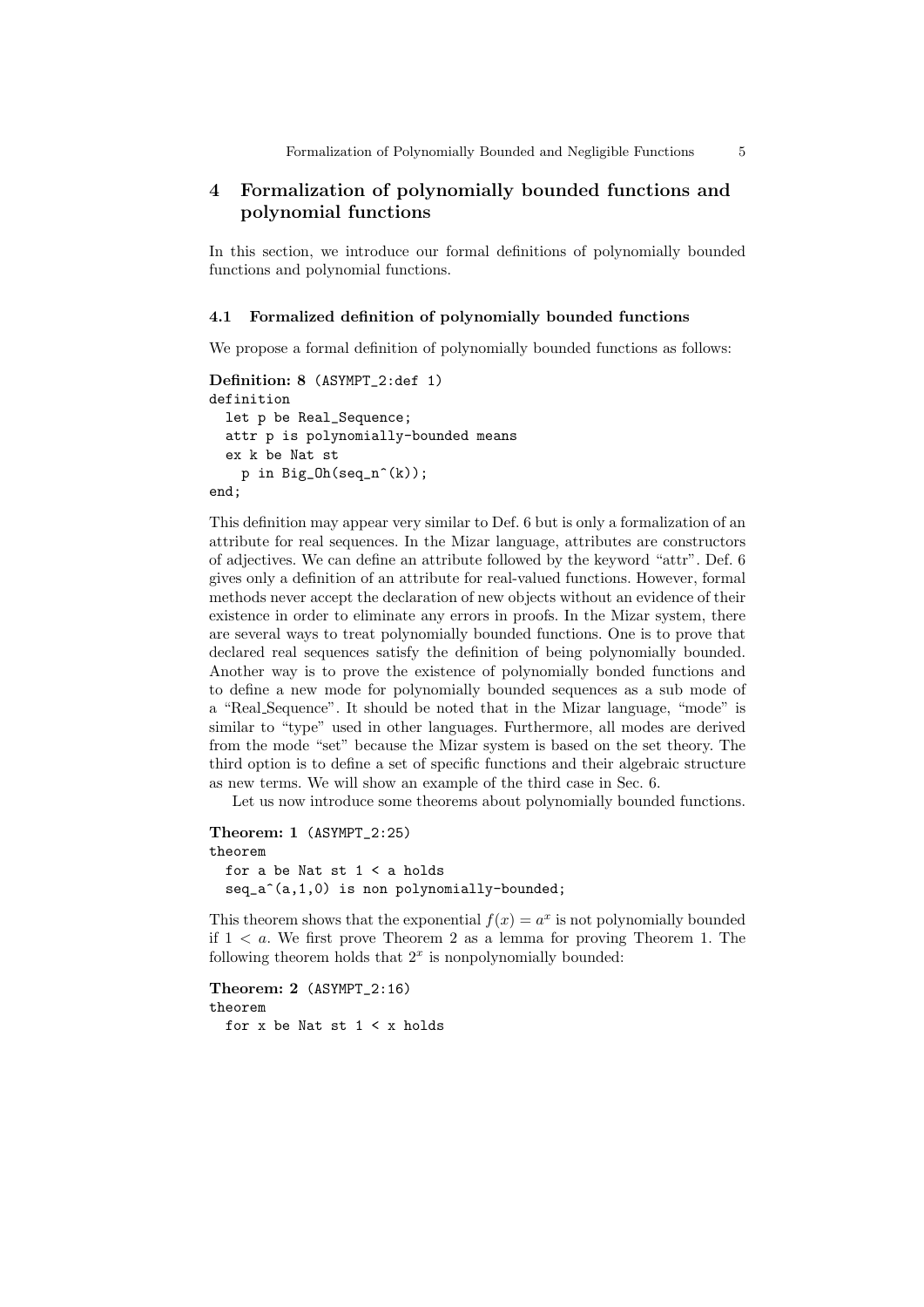```
not ex N,c be Nat st
for n be Nat st N \leq n holds
2 to_power n \leq c * (n \text{ to\_power x});
```
To prove Theorem 2, we assume that the proposition of Theorem 1 is not true and derive a contradiction against Theorem 2. The actual formal proof of Theorem 1 encoded in the Mizar language is described in [15].

### **4.2 Formalization of polynomial functions**

Although polynomials have been formalized in the MML [17], we propose a formal definition of univariate polynomials as sequences for formalizing negligible functions. Because this formalization defines polynomials as an algebraic structure of multivariate polynomials, it is directly unsuitable for asymptotic notation.

```
Definition: 9 (ASYMPT_2:def 2)
definition
 let c be XFinSequence of REAL;
 func seq_p(c) -> Real_Sequence
 means
 for x be Nat holds
 it.x = Sum(c ( #) seq_a^(x,1,0));end;
```
"XFinSequence" is a finite sequence whose indices start from 0. In this definition, XFinSequence c is the given coefficient for the representation of a polynomial. For example,  $(\text{seq}_p(<^*a,b,c^*)$ ). $x = a + bx + cx^2$ . Note that this definition formalizes "func seq<sub>-p(c)</sub>", where "func" is a keyword that shows that the term is defined as a FUNCTOR. In the Mizar language, FUNCTOR plays the role of a constructor of new terms. To define a FUNCTOR, the proof checker requires proofs of at least the existence and uniqueness of the new term. In this case, once we call "seq  $p(c)$ ", the checker automatically recognizes this term as a Real Sequence. We can then refer to the defining theorem, "for x be Nat holds it.x = Sum(c (#) seq.a^(x,1,0))" to prove another theorem. We will discuss the usage of FUNCTOR in Sec. 6.

Let us now introduce theorems about polynomials.

```
Theorem: 3 (ASYMPT_2:45)
theorem
 for k be Nat, c be XFinSequence of REAL
 st len c = k+1 & 0 < c.k
 holds seq_p(c) in Big_0(h(seq_n^{-(k)}));
```
This theorem holds that any *kth*-degree polynomial function whose most significant coefficient is positive is of  $\mathcal{O}(n^k)$ . Theorem 4 follows Theorem 3: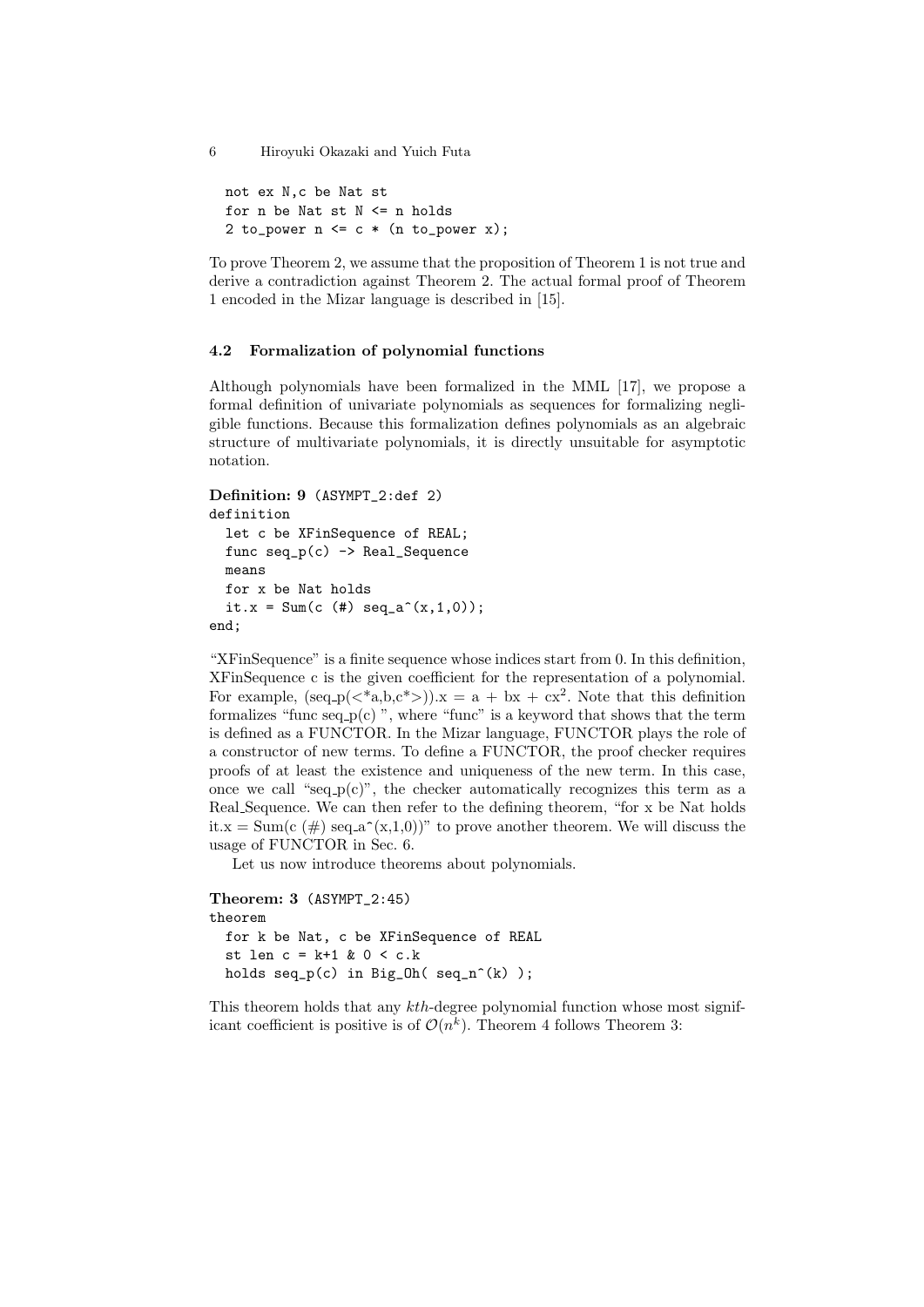```
Theorem: 4 (ASYMPT_2:46)
theorem
 for k be Nat, c be XFinSequence of REAL
 st len c = k+1 & 0 < c.k holds
   seq_p(c) is polynomially-bounded;
```
This theorem holds that all univariate polynomials are polynomially bounded.

# **5 Formalization of negligible functions**

In this section, we introduce our formal definition of a negligible function.

```
Definition: 10 (ASYMPT_3:def 4)
definition
 let f be Function of NAT,REAL;
  attr f is negligible means
  for c be non empty positive-yielding
      XFinSequence of REAL holds
  ex N be Nat st
  for x be Nat st N <=x holds
  | . f.x . | < 1/((seq_p(c)).x);
end;
```
We then introduce some theorems about negligible functions. The following theorem holds that  $2^{-x}$  is a negligible function:

```
Theorem: 5 (ASYMPT_3:25)
theorem
for f be Function of NAT,REAL
  st for x be Nat holds
    f.x = 1 / (2 to-power x) holds
  f is negligible;
```
Theorem 6 holds that negligible functions converge to zero.

```
Theorem: 6 (ASYMPT_3:24)
theorem
 for f be Function of NAT,REAL
 st f is negligible
 holds f is convergent & lim f = 0;
```
By providing a formal proof of correctness, we can automate inference rules ( i.e., namely clusters) in the MML as follows:

```
registration
```

```
let f be negligible Function of NAT,REAL,
a be Real;
cluster a(#)f -> negligible
```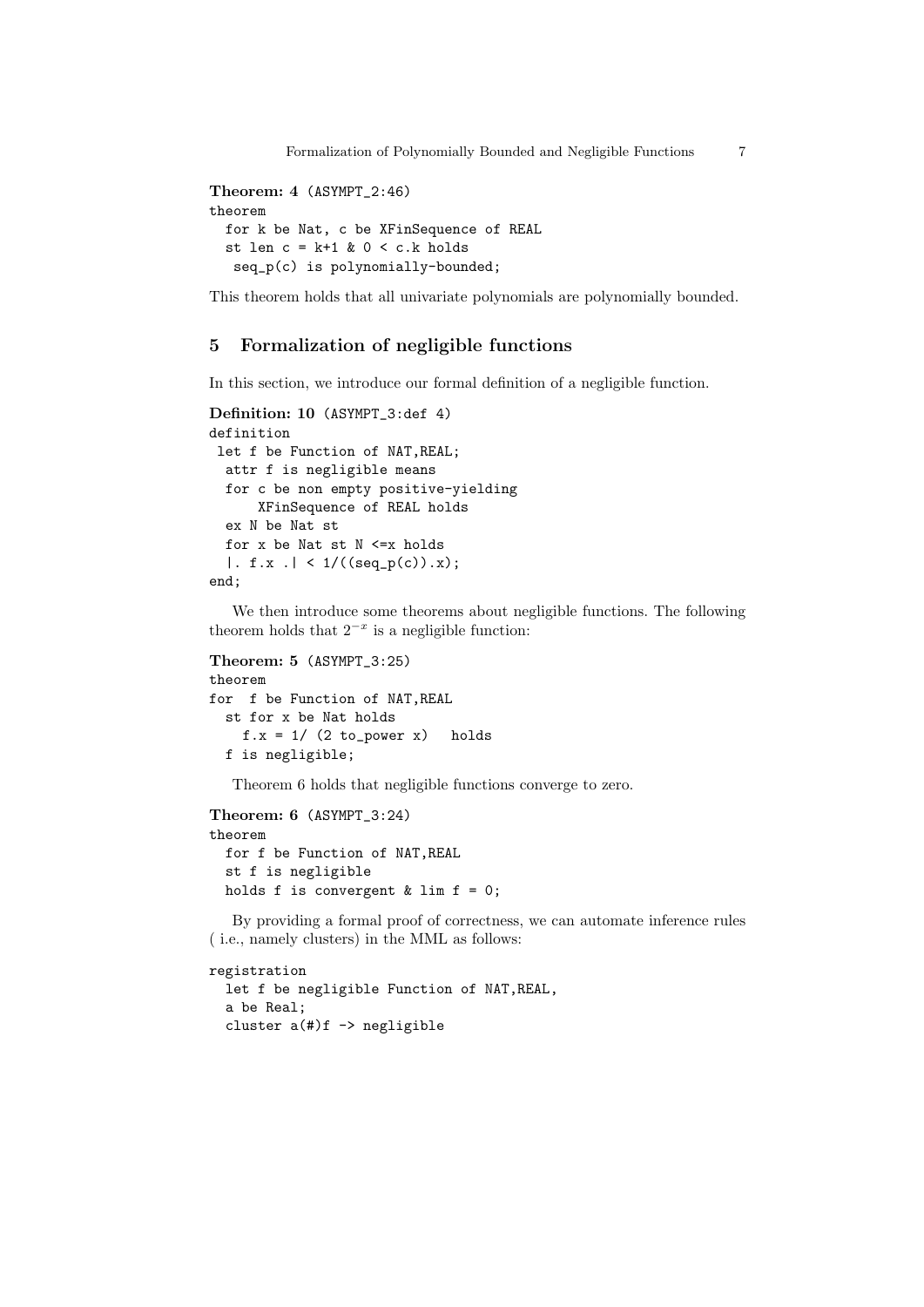```
for Function of NAT,REAL;
end;
registration
  let f,g be negligible Function of NAT,REAL;
  cluster f+g -> negligible
                   for Function of NAT,REAL;
end;
registration
  let f,g be negligible Function of NAT,REAL;
  cluster f(#)g -> negligible
                   for Function of NAT,REAL;
end;
registration
  let f be negligible Function of NAT,REAL,
  g be polynomially-abs-bounded
                      Function of NAT,REAL;
  cluster g(f)f -> negligible
                   for Function of NAT,REAL;
```
end

Once these clusters are registered, the checker automatically infers that addition and scalar multiplication between negligible functions yield negligible results. For example, the Mizar proof checker inferences the following theorem automatically:

#### **Theorem: 7**

```
for a be Real,
e,f be negligible Real_Sequence,
g be polynomially-abs-bounded
   Real_Sequence holds
  (a (#) f)(#) g + e is negligible;
```
In general, a cryptosystem is secure if the probability of a successful attack against the cryptosystem is negligible. To prove this, we evaluate the total sum of the probability of success of any possible attack. Adversaries are allowed to attack in parallel or iteratively. In most cases, it is sufficient to evaluate the linear combination of probabilities of successful attacks if the probability of all attacks is negligible. We have formalized definitions and theorems concerning probability and probability distributions that can treat concrete probabilistic events for describing attacks against cryptosystems [2–7]. In combination with these formal descriptions, the above-mentioned clusters would be useful for formal verification of the security of cryptosystems.

# **6 Formalization of algebra of polynomially bounded functions**

In Secs. 4 and 5, we introduced our formalizations of polynomially bounded functions and negligible functions. In this section, we propose a formal definition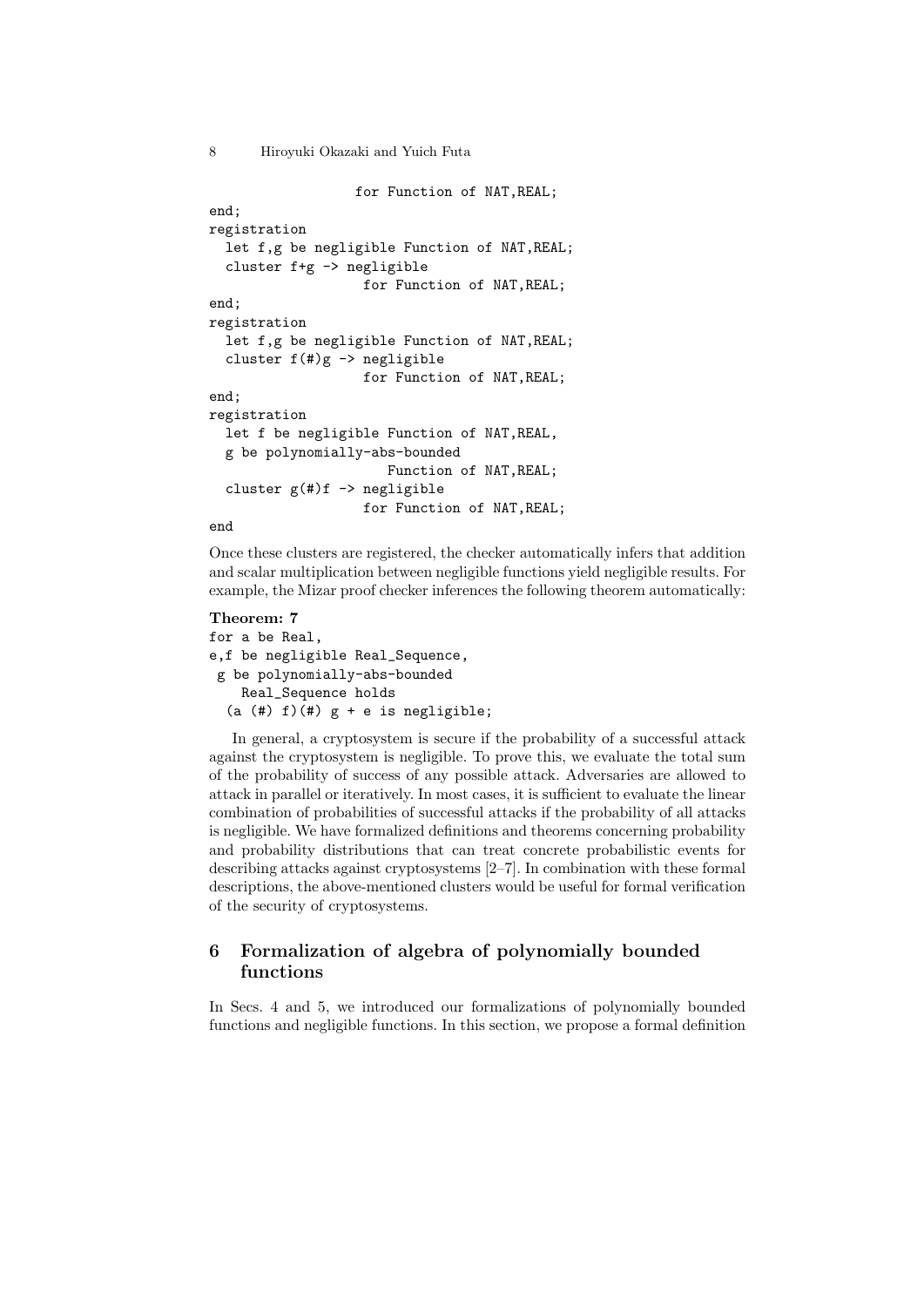of the algebra of polynomially bounded functions and present some theorems about negligible functions and this algebra.

## **6.1 Algebra of polynomially bounded functions**

**Set of polynomially bounded functions** First, we define a relaxed attribute of polynomially bounded functions namely "polynomially-abs-bounded", as fol $lows.$ 

```
Definition: 11 (ASYMPT_3:def 1)
definition
 let p be Real_Sequence;
attr p is polynomially-abs-bounded means
ex k be Nat st |. p .| in Big_Oh(seq_n^(k));
end;
```
Here,  $\vert$ . p . is the absolute value of the given function p. Although we define the attribute polynomially-bounded in Sec. 8, we formalize this definition for technical reasons, i.e., in order to introduce the multiplicative inverse of addition between polynomially bounded functions. Naturally, polynomially bounded functions are polynomially-abs-bounded. We then register the following clusters:

```
registration
```

```
cluster polynomially-bounded ->
 polynomially-abs-bounded for Real_Sequence;
end;
```
Next, we define the set of polynomially-abs-bounded functions as a new term, namely, "Big\_Oh\_poly", as follows:

```
Definition: 12 (ASYMPT_3:def 2)
definition
func Big_Oh_poly -> Subset of RAlgebra (NAT)
   means for x being object holds x in it
   iff x is polynomially-abs-bounded
         Function of NAT,REAL;
```
end;

We then register the following cluster:

```
registration
 cluster Big_Oh_poly -> non empty;
end;
```
In other words, we made the proof-checker recognize the existence of polynomiallyabs-bounded functions.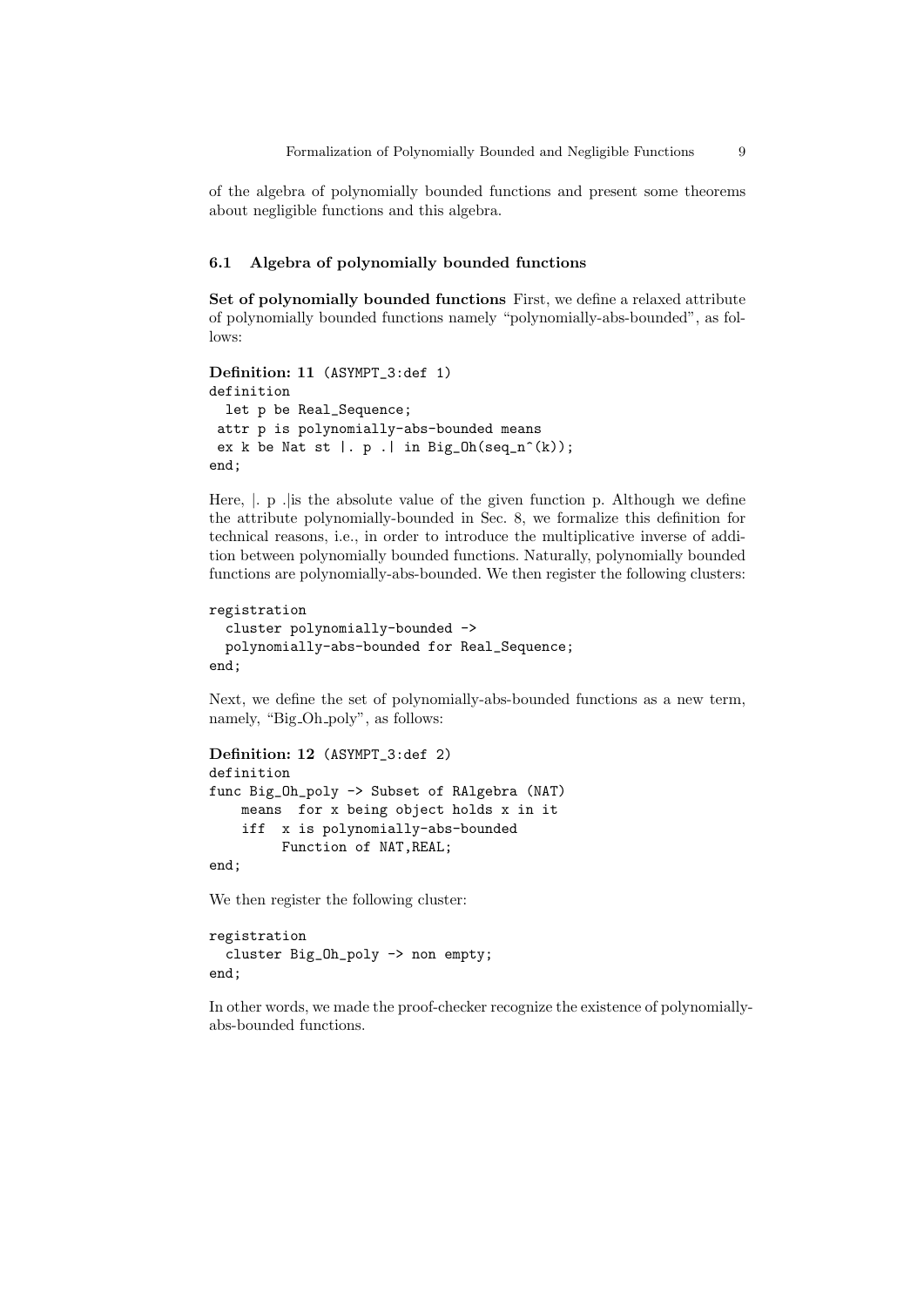**Algebraic structure of polynomially bounded functions** In this section, we define the algebraic structure of polynomially bounded functions as follows:

```
Definition: 13 (ASYMPT_3:def 3)
definition
 func R_Algebra_of_Big_Oh_poly
             -> strict AlgebraStr means
 the carrier of it = Big_Oh_poly
 & the multF of it
     = (RealFuncMult(NAT)) || Big_Oh_poly
 & the addF of it
     = (RealFuncAdd(NAT)) || Big_Oh_poly
 & the Mult of it = (RealFuncExtMulti(NAT))| [:REAL,Big_Oh_poly:]
 & the OneF of it
     = RealFuncUnit(NAT)
 & the ZeroF of it
     = RealFuncZero(NAT);
end;
```
In this formalization, we define the carrier, multiplication, addition, scalar multiplication, multiplicative unit, and additive unit. The carrier of R Algebra of Big Oh poly (i.e., Big Oh poly) is included in the set of all real-valued functions. Instead of defining a new operation, we use predefined operations on real-valued functions by restricting their domain according to the carrier of this structure. We define the additive and multiplicative units of this structure as being the same as those of the algebra of real-valued functions.

We then prove the attributes that are held by the algebraic structure R\_Algebra\_of\_Big\_Oh\_poly, and register them as the following cluster:

```
registration
  cluster R_Algebra_of_Big_Oh_poly
  -> strict Abelian add-associative
  right_zeroed right_complementable
   commutative associative right_unital
   right-distributive vector-associative
   scalar-associative vector-distributive
   scalar-distributive;
end;
```
As a result, we proved the following theorem:

```
Theorem: 8 (ASYMPT_3:18)
theorem
 R_Algebra_of_Big_Oh_poly is Algebra;
```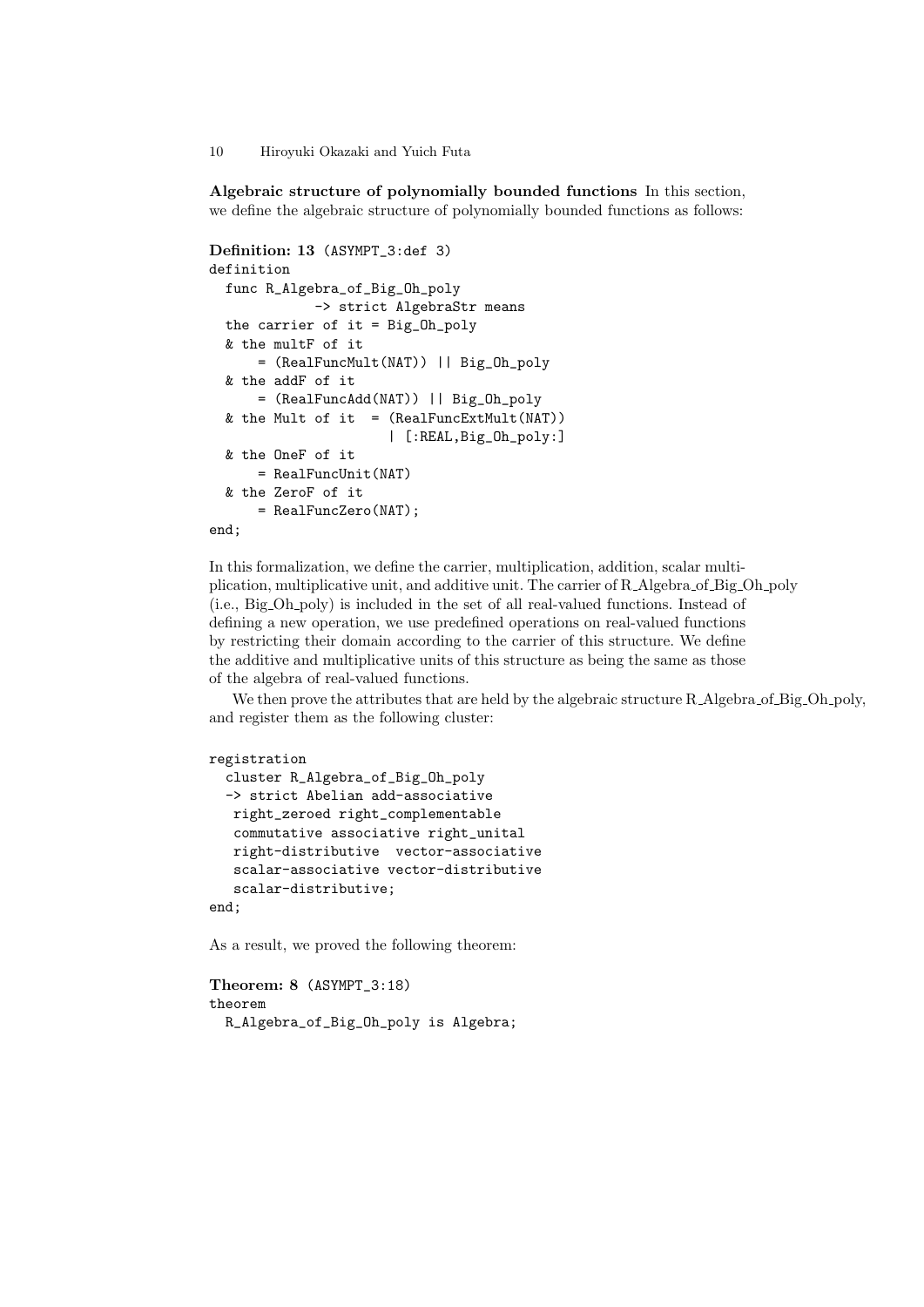Formalization of Polynomially Bounded and Negligible Functions 11

#### **6.2 Set of negligible functions**

In this section, we define the set of negligible functions as a new term, namely, "negligibleFuncs", as follows:

```
Definition: 14 (ASYMPT_3:def 5)
definition
func negligibleFuncs ->
        Subset of Big_Oh_poly
    means
for x being object holds x in it
 iff x is negligible Function of NAT,REAL;
end;
```
We then register the following cluster:

```
registration
  cluster negligibleFuncs -> non empty;
end;
```
Note that we define "negligibleFuncs" as a nonempty subset of R Algebra of Big Oh poly. In the rest of this section, we describe particularly useful theorems about polynomially bounded functions and negligible functions.

**Equivalence between polynomially bounded functions** We define the following predicate:

```
Definition: 15 (ASYMPT_3:def 6)
definition
  let f,g be Function of NAT,REAL;
  pred f negligibleEQ g means
  ex h be Function of NAT,REAL st
  h is negligible &
  for x be Nat holds
     |. f.x - g.x . | \le | .h.x.|;
 reflexivity;
  symmetry;
end;
```
Here "f negligibleEQ g" means that there exists a negligible function, h, which is the upper bound of the difference between two functions, f and g. In other words, we introduce an equivalence relationship between polynomially bounded functions. This equivalence would be useful not only for cryptography and computer science but also for approximating and analyzing functions.

Moreover, we prove the following theorem about multiplication between polynomially bounded and negligible functions: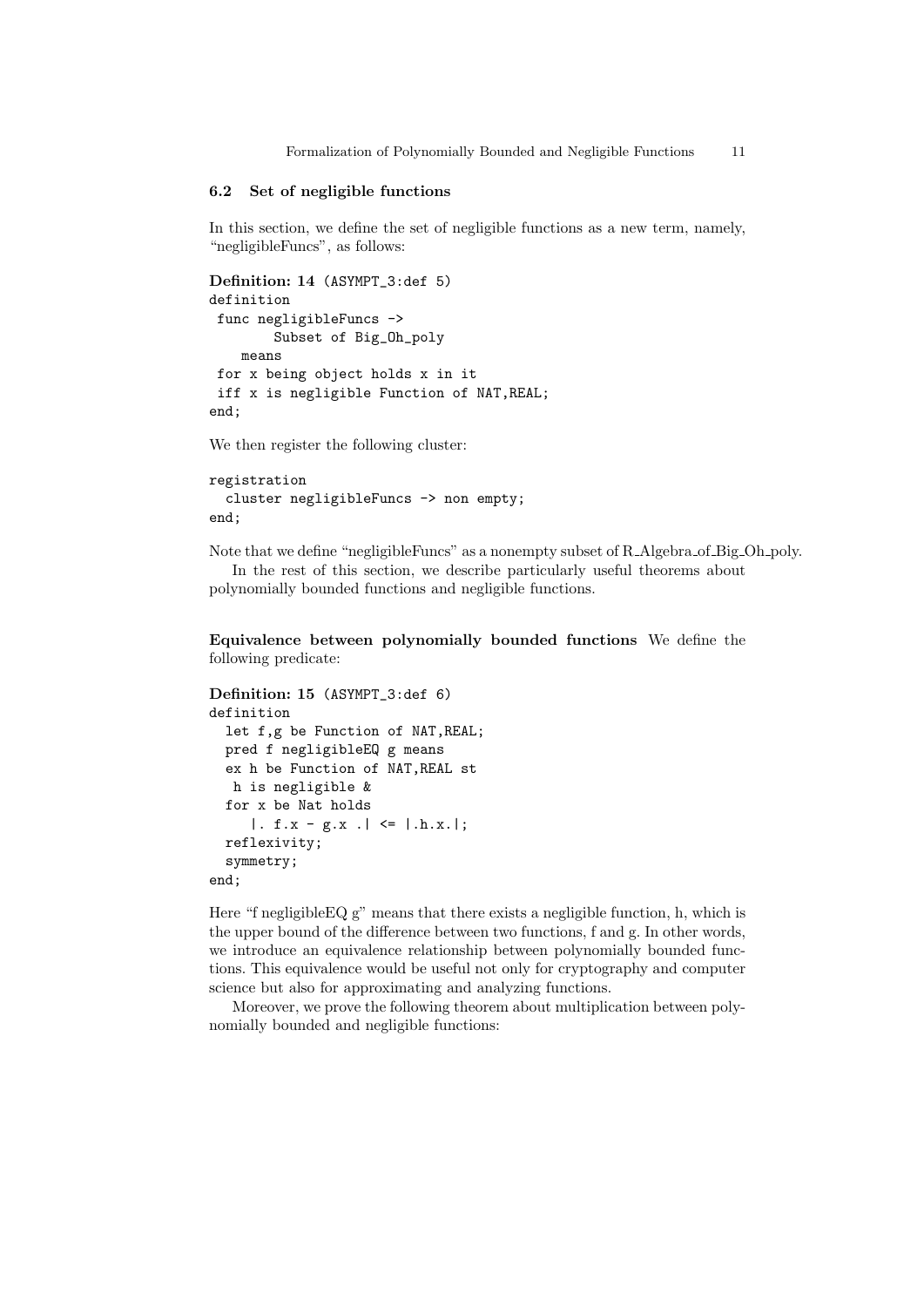```
Theorem: 9 (ASYMPT_3:39)
theorem
 for v,w be
  VECTOR of R_Algebra_of_Big_Oh_poly
  st w in negligibleFuncs
  holds v * w in negligibleFuncs;
```
where VECTOR is a synonym for an element of the structure, and " $v * w$ " is the product of two VECTORs v and w:  $(v * w) \cdot x = (v \cdot x) * (w \cdot x)$ . This theorem shows that the product " $v * w$ " of two functions is negligible if v is a polynomially bounded function and w is a negligible function. Recall the above mentioned theorems and clusters concerning negligible functions. The set of negligible functions is a nonempty subset of the set of polynomially bounded functions. Addition and scalar multiplication between negligible functions also yield negligible functions. These theorems mean that the set of negligible functions is an ideal of the set of polynomially bounded functions.

# **7 Case study: Evaluating the computational cost of algorithms**

In this section, we show an example of evaluating the computational cost of algorithms. In [8], we did not formalize about computational cost of the Euclidean algorithm, although we proved its correctness. Therefore we formalize Lamé's theorem to prove that the Euclidean algorithm is a polynomial-time algorithm. The Euclidean algorithm is an efficient algorithm that computes the greatest common divisor (GCD) of two given integers. Lamé's theorem  $[18]$  is known as the first application of Fibonacci numbers and it shows that the Euclidean algorithm terminates after a maximum of 5*X* repetitions, where *X* represents the decimal digits of the smaller one of the two given integers. The Euclidean algorithm terminates after *n* steps such that  $\text{Fib}(n-1) \leq b$ , where *b* is the smaller of the two given integers. By evaluating Fibonacci numbers, it was found that  $n$  is not larger than  $5X$  repetitions, where  $X$  represents the decimal digits of  $b$ . Consequently, we conclude that *n* is not increasing faster than the polynomials. In other words, we can evaluate that the computational cost of the Euclidean algorithm is being polynomially bounded.

#### **Theorem: 10**

```
theorem
for a,b be Element of INT st
  |.a.| > |.b.| & b > 1 holds
  ex A,B be sequence of NAT,
    C be Real_Sequence,
     n be Element of NAT st
  A.0 = | .a. | & B.0 = | .b. | &(for i be Nat holds
  A.(i+1) = B.i &
```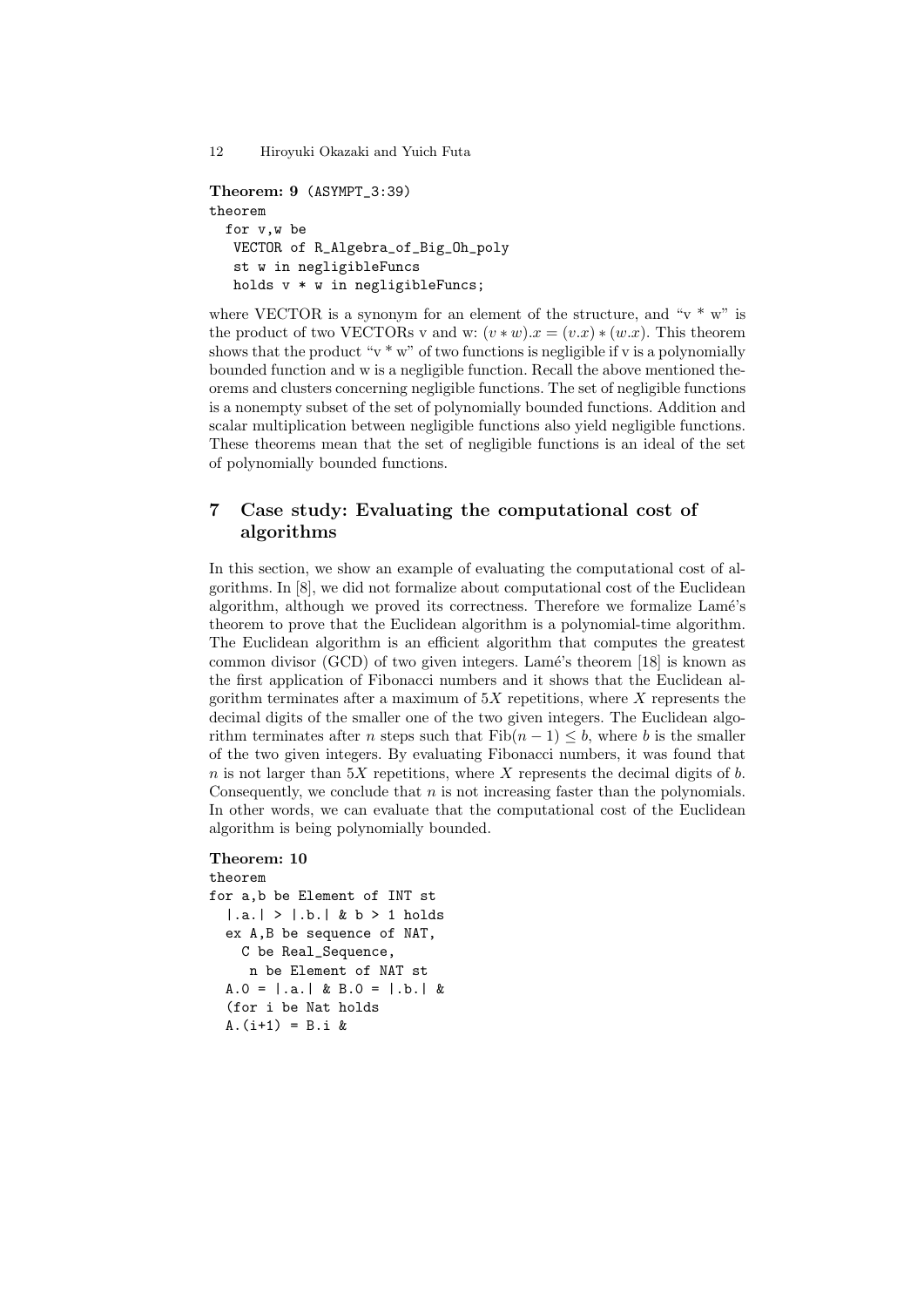$B.(i+1) = A.i \mod B.i)$  &  $n = (min*{i where i is Nat: B.i = 0})$  & a gcd  $b = A.n &$  $Fib(n+1) \leq | b | b |$  $n \le 5*[/ \log(10, |. b. |) \setminus ] k$  $n \leq C.$  (|. b .|) & C is polynomially-bounded;

In future works, we will formalize complex algorithms that include iterations or subroutine calls even though we were able to formalize the Euclidean algorithm using simple sequences.

# **8 Overview of verifying security of cryptologic systems**

In this section, we briefly describe our future plans for formalizing the security of cryptologic systems. It is well known that the security of cryptosystems is dependent on the complexity of computational problems. Polynomially bounded functions play an essential role in evaluating and classifying the complexity of computational problems. We are attempting to formalize computational complexity using our libraries mentioned in Sec. 4.

Probability distribution is a fundamental principal of cryptology. We can define other cryptologic topics using our formalization of probability distribution. Currently, we are attempting to formalize the indistinguishability of probability distributions. In modern cryptology, the security of cryptologic systems is essentially defined by indistinguishability. For example, various cryptologic topics, such as pseudo-random number generators and hash functions, are described using the concept of indistinguishability. We often design a cryptographic scheme by employing ideal functions. However, we must replace such ideal functions with feasible functions when we implement the schemes. Thus, an implemented scheme is not always secure even if its ideal functionality has been proven to be secure in design. Indistinguishability of functions means the indistinguishability of the distributions of the outputs of the functions between an ideal function (e.g., an ideal random function) and a feasible function (e.g., a hash function) to prove the security of a cryptographic scheme. Two probability distributions are statistically indistinguishable if the distance between them is negligible. We intend to define a formalization of indistinguishability using our formalization of negligible functions mentioned in Sec. 5 and probability distributions[2].

# **9 Conclusion**

In this paper, we introduced a formalized definition of polynomially bounded and negligible functions in the Mizar language. We then showed formalized theorems related to these definitions. All formalized definitions and theorems in this paper are described in the Mizar language, and the proofs of these theorems have been verified using the Mizar proof checker. Our formal descriptions have been stored in the current version of the MML and are available online on the Mizar Project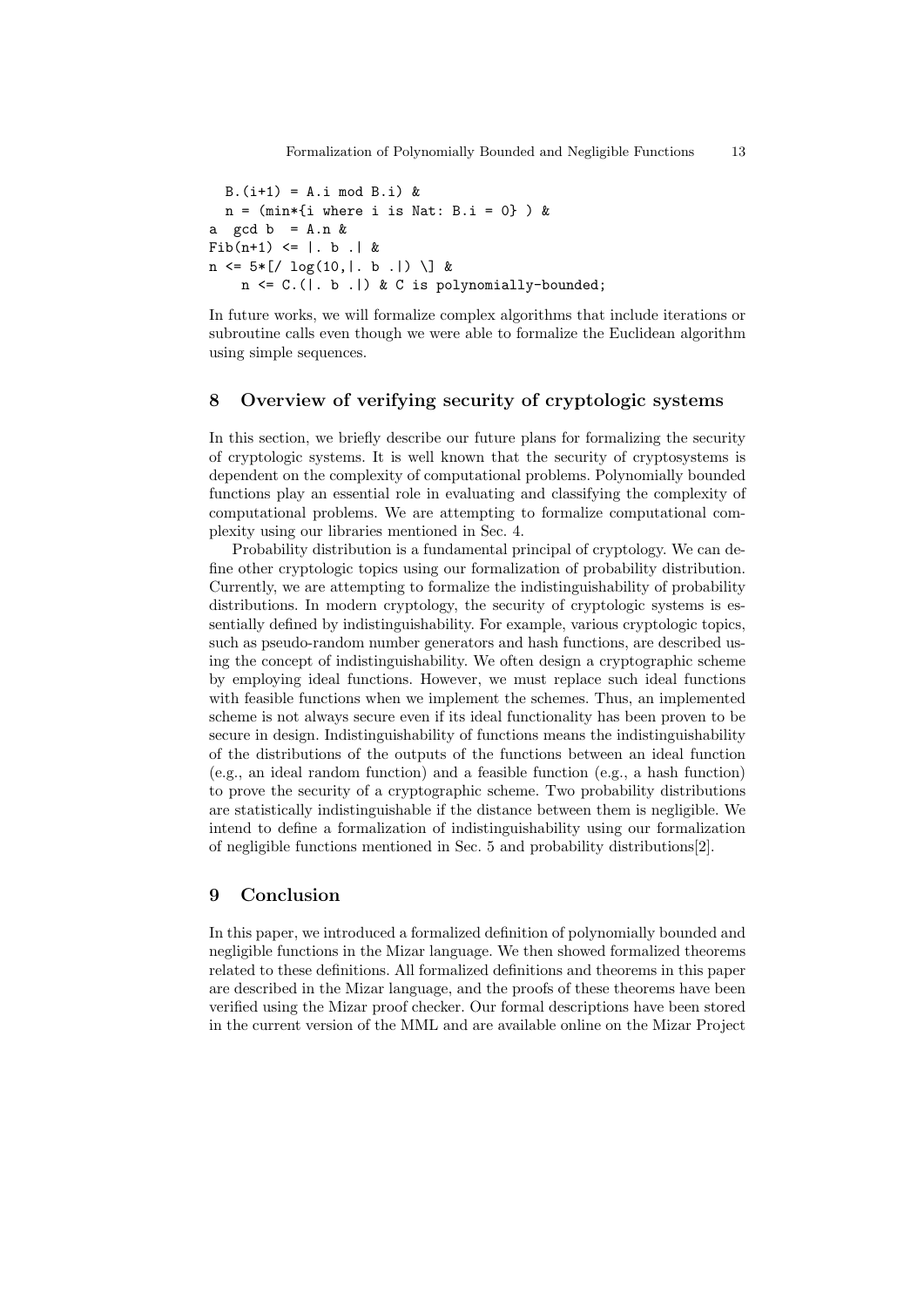official website. We prepared these formalized articles in order to achieve our aim of constructing an automated formal verification tool for cryptology. We will now attempt to formalize one of the most important concepts of cryptology indistinguishability using the formalization of negligible functions introduced in this paper.

# **ACKNOWLEDGEMENT**

This study is partly supported by JSPS KAKENHI 15K00183. The authors would like to express their gratitude to Prof. Yasunari Shidama for his support and encouragement.

### **References**

- 1. Mizar System: *Available at* http://mizar.org/.
- 2. H. Okazaki, Y. Futa, Y. Shidama, "Formal definition of probability on finite and discrete sample space for proving security of cryptographic systems using Mizar", Artificial Intelligence Research, 2(4), pp.37-48, 2013. DOI : 10.5430/air.v2n4p37
- 3. H. Okazaki, Y. Shidama, "Random Variables and Product of Probability Spaces", Formalized Mathematics, 21(1), pp.33-39, 2013. DOI : 10.2478/forma-2013-0003
- 4. H. Okazaki, "Posterior Probability on Finite Set", Formalized Mathematics, 20(4), pp.257-263, 2013. DOI : 10.2478/v10037-012-0030-0
- 5. H. Okazaki, Y. Shidama, "Probability Measure on Discrete Spaces and Algebra of Real Valued Random Variables", Formalized Mathematics, 18(4), pp.213-217, 2010. DOI : 10.2478/v10037-010-0026-6
- 6. H. Okazaki, "Probability on Finite and Discrete Set and Uniform Distribution" , Formalized Mathematics, 17(2), pp.173-178, 2009. DOI : 10.2478/v10037-009- 0020-z
- 7. H. Okazaki, Y. Shidama, "Probability on Finite Set and Real-Valued Random Variables", Formalized Mathematics, 17(2), pp.129-136, 2009. DOI : 10.2478/v10037- 009-0014-x
- 8. H. Okazaki, Y. Aoki, Y. Shidama, "Extended Euclidean Algorithm and CRT Algorithm", Formalized Mathematics 20(2), pp-175-179, 2012. DOI : 10.2478/v10037- 012-0020-2
- 9. Y. Futa, D. Mizushima, H. Okazaki, " Formalization of Gaussian integers, Gaussian rational numbers, and their algebraic structures with Mizar", ISITA 2012: pp.591- 595, 2012.
- 10. Y. Futa, H. Okazaki, Y. Shidama, "Formalization of Definitions and Theorems Related to an Elliptic Curve Over a Finite Prime Field by Using Mizar", J. Autom. Reasoning 50(2), pp.161-172 (2013). DOI : 10.1007/s10817-012-9265-2
- 11. Ronald L. Rivest, Adi Shamir, Len M. Adelman, "A Method for Obtaining Digital Signature and Public-key Cryptsystems", MIT-LCS-TM-082, (1977).
- 12. Taher Elgamal, "A Public-Key Cryptosystem and a Signature Scheme Based on Discrete Logarithms", IEEE Transactions on Information Theory, IT-31(4), pp. 469?-472, (1985).
- 13. Jon Kleinberg, Eva Tardos, "Algorithm Design", Addison-Wesley, 2005.
- 14. Goldreich, "Foundations of Cryptography : Volume: 1 Basic Tools", Cambridge University Press, 2001.